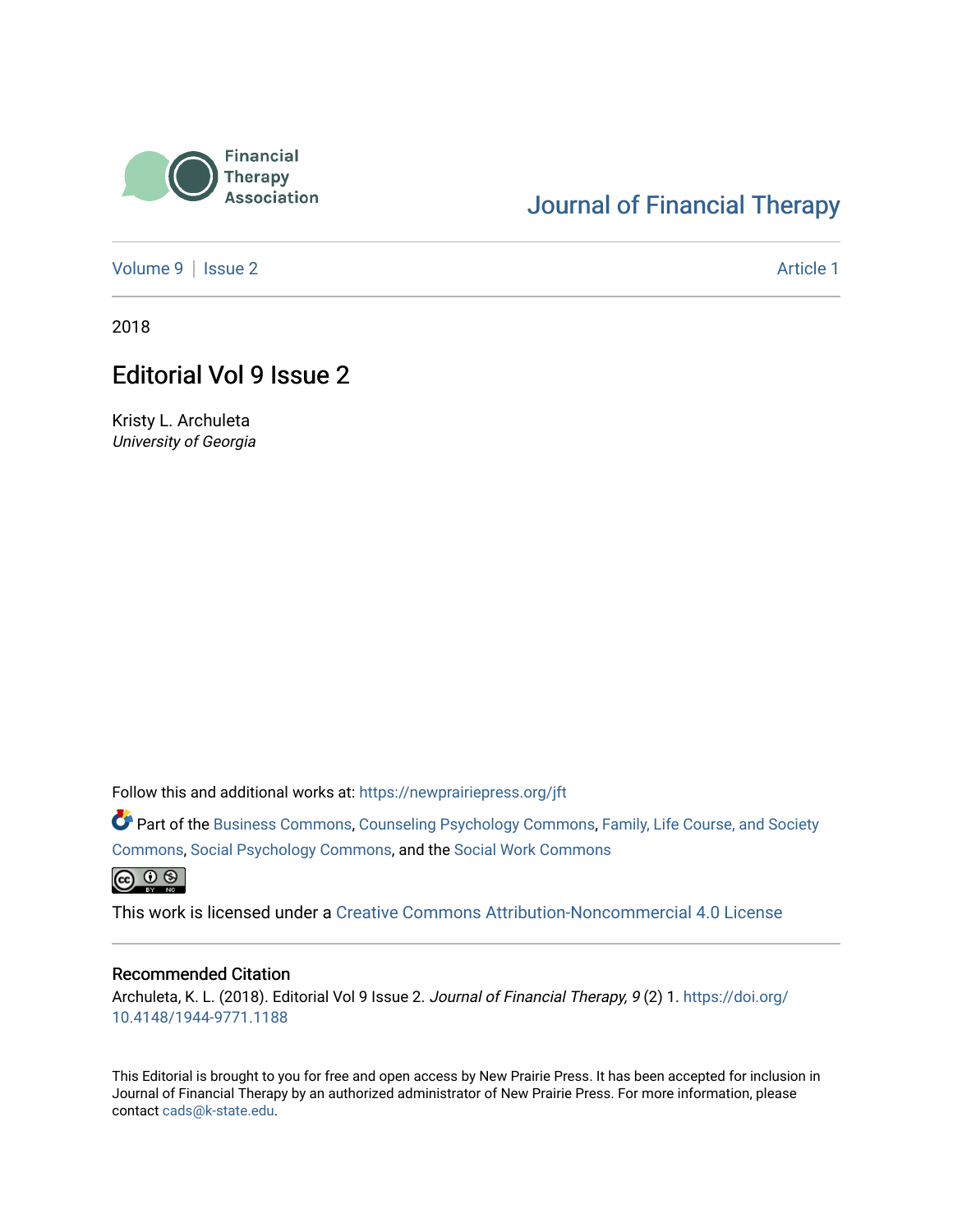# **Editorial**

## **Kristy L. Archuleta, Ph.D.**

### Editor

Four papers are featured in this issue of the *Journal of Financial Therapy* that cover topics related to retirement, couples, multigenerational financial behavior transmission, and trauma. While each paper provides implications for practitioners working with or researchers studying the intersection of individual behavior and family dynamics, and money, it is sometimes difficult for those who are not well versed in research methods to understand the results and how to apply them to practice. In an effort to translate the research to practice, in this editorial, I briefly overview a main result from each study and highlight a connection(s) from this finding to financial therapy practice. Some of these connections come from the article itself and others are connections I made myself.

In the first article, Drs. Moss, Ghafoori, and Smith studied individuals age 50 and over and found that future clarity moderates the relationship between emotional instability and financial anxiety. They suggested that software programs be developed to help individuals see their futures as vividly as possible. As practitioners, we could use this software to help our clients more clearly articulate their goals. From their paper, we should make note that helping clients visualize and articulate future goals and what they want life to look like is important. As practitioners, we can use theoretical approaches like Solution Focused Therapy, Motivational Interviewing, or Positive Psychology approaches to help clients clearly visualize how they imagine their futures as part of the financial planning process.

Ms. Kelley, Ms. LeBaron, and Dr. Hill studied couple communication, financial stress, and marital quality, using couple data—information collected from both husbands and wives—a unique contribution to the current literature on this topic. They found similar results as previous research that suggested that healthy communication does have an impact on financial stress and marital quality. However, the results imply positive communication may not be the only factor impacting the relationship between financial stress and marital quality. As financial therapists, it is important that we either help clients enhance their positive communication skills or refer to educational programs or relationship experts who can help. As a side, it may be equally important to enhance other relationship factors that are foundational for couple interactions such as relationship trust. Although this study looks at this factor, a foundational element of healthy communication is trust in the relationship so that partners can express and receive emotional vulnerability with one another.

Dr. Ross and Mr. Coambs review literature related to trauma and money management research, then apply a narrative therapy approach for how to treat a client. While this article is not an empirical study, it is a well done literature review applying a treatment modality that contributes not only a new way of understanding clients' money management processes, but also provides a way in which financial therapists can help clients who have experienced trauma. They utilize a case study to illustrate how a financial therapist can work with a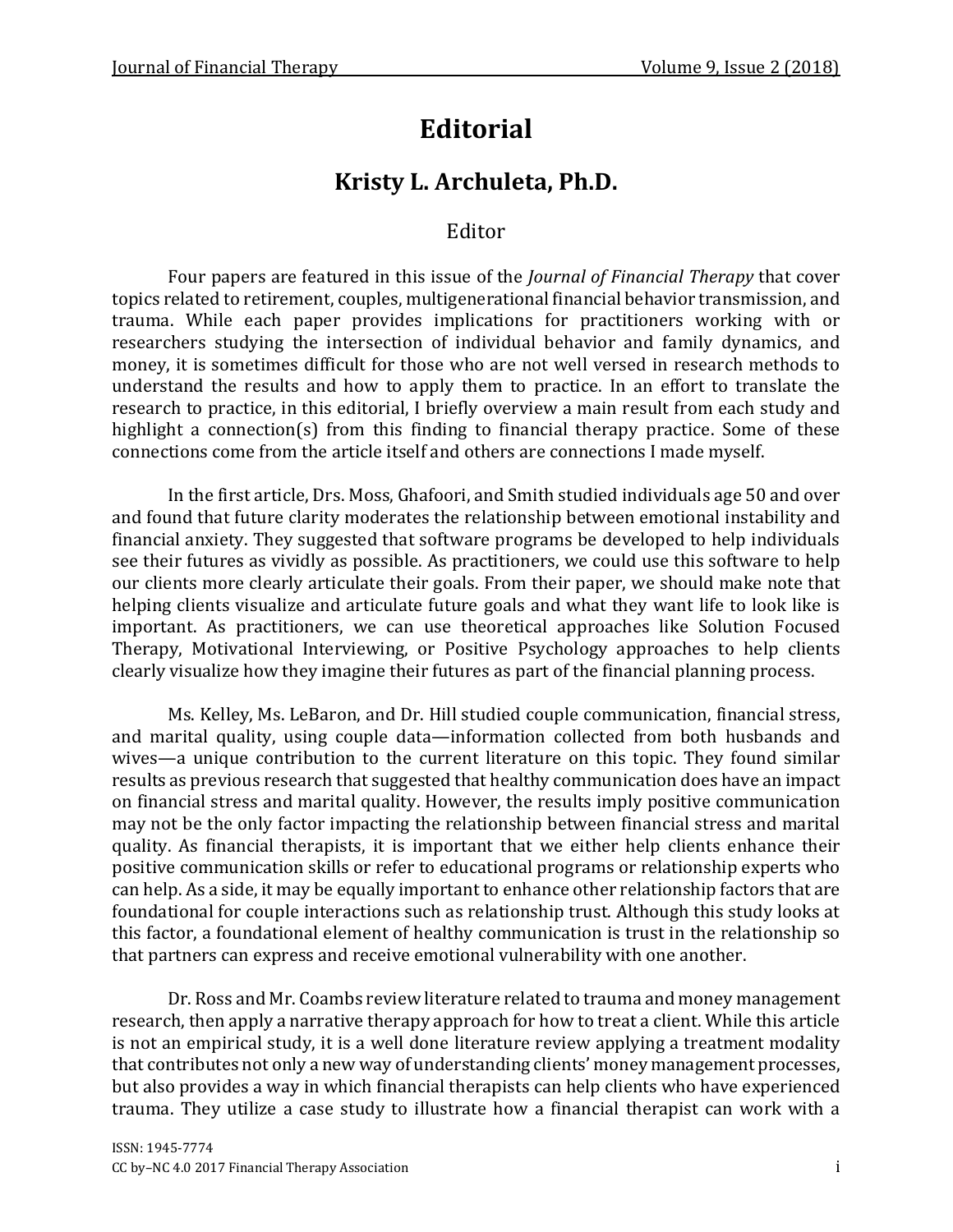clients' trauma and money behavior. Because of the practice methods outlined, a financial therapist or those interested in working with clients will find this article applicable.

Finally, Drs. Rosa, Marks, and Hill and Ms. LeBaron conducted a qualitative study about positive parenting modeling in the intergenerational transmission of financial behaviors. Four themes emerged from their research: (a) "Seeing Parents Working Hard to Make a Living," (b) "Managing Money Wisely," (c) "The Importance of Generosity," and (d) "Sacrificing for Children." From a practitioner perspective, it is important for us to encourage parents to fully engage their children in discussions about money and to model positive financial behavior. Parents' financial behaviors do not go unnoticed by children. For example, these researchers point out that it is not enough for children to see parents leave and come home from work, rather it is important for them to actually see their parents working. Observations of parents' work ethic can lead to discussions about what it means to work hard and what it takes to earn a living.

Hopefully these very brief summaries of each scholarly article has made the research less daunting. If you are a practitioner and you are still reading this editorial, chances are you have an interest in research and how research can have an impact on your practice. However, reading an entire research article may seem overwhelming. Our colleagues at the Association of Financial Counseling and Planning Education put together an informative [guide](http://www.afcpe.org/uploads/programs/BROCCOLI%20BANTER%20-%20HOW%20TO%20READ%20RESEARCH%20ARTICLES.pdf) for practitioners on how to understand a research article. The metaphor they use is that research is like broccoli—it is good for you, but not everyone likes to eat it. This [guide](http://www.afcpe.org/uploads/programs/BROCCOLI%20BANTER%20-%20HOW%20TO%20READ%20RESEARCH%20ARTICLES.pdf) is aimed to make a research article easier to understand or more palatable, like adding cheese to broccoli.

In this issue, don't miss the book review authored by Timi Jorgensen, *Financial Counseling,* edited by Dr. Dorothy Durband, Mr. Law, and Ms. Mazollini as well as the featured practitioner profile of Ms. Nikiya Spence and researcher profile of Dr. Douglas Hershey. You will not want to miss learning about their innovative work that has helped to develop the fields of psychology, financial planning, and financial therapy. I would like to thank Jerard Adams and Timi Jorgensen of the University of Georgia for together temporarily filling the role Associate Editor of Profiles and Book Reviews. To close, thank you to all of our readers and volunteer peer reviewers who make the JFT a success!

#### **Editorial Team**

Kristy Archuleta, Ph.D., University of Georgia Editor karchuleta@uga.edu

Timi Jorgensen, MS, & Jerard Adams, MBA, University of Georgia Interim Profile and Book Review Associate Editors

Christina Glenn, Ph.D., Fort Hays State University Copyeditor ceglenn@k-state.edu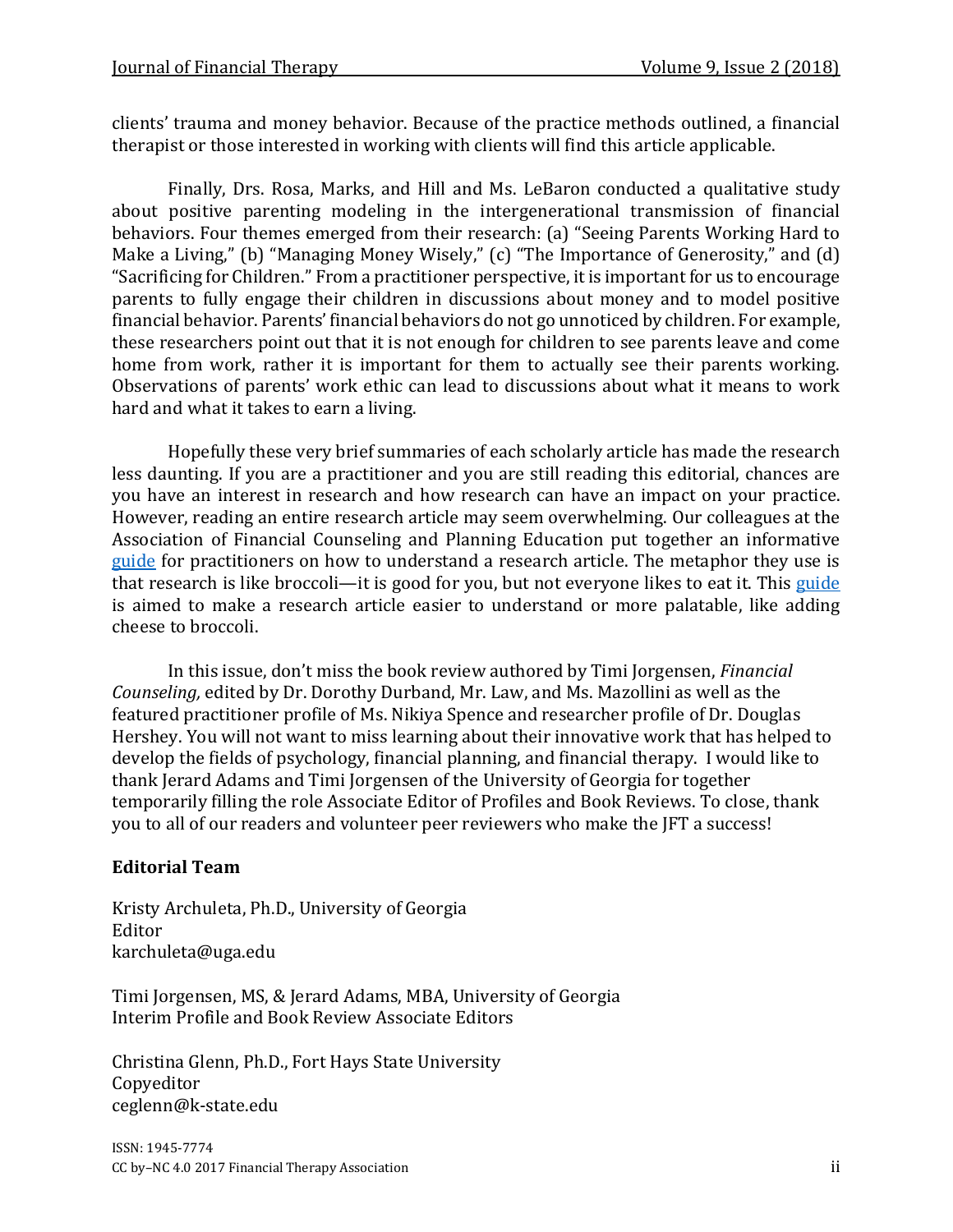

Certified Financial Therapists - I™ are equipped to help clients reach their financial goals by thoughtfully addressing financial challenges, while at the same time, attending to the emotional, psychological, behavioral, and relational hurdles that are intertwined.

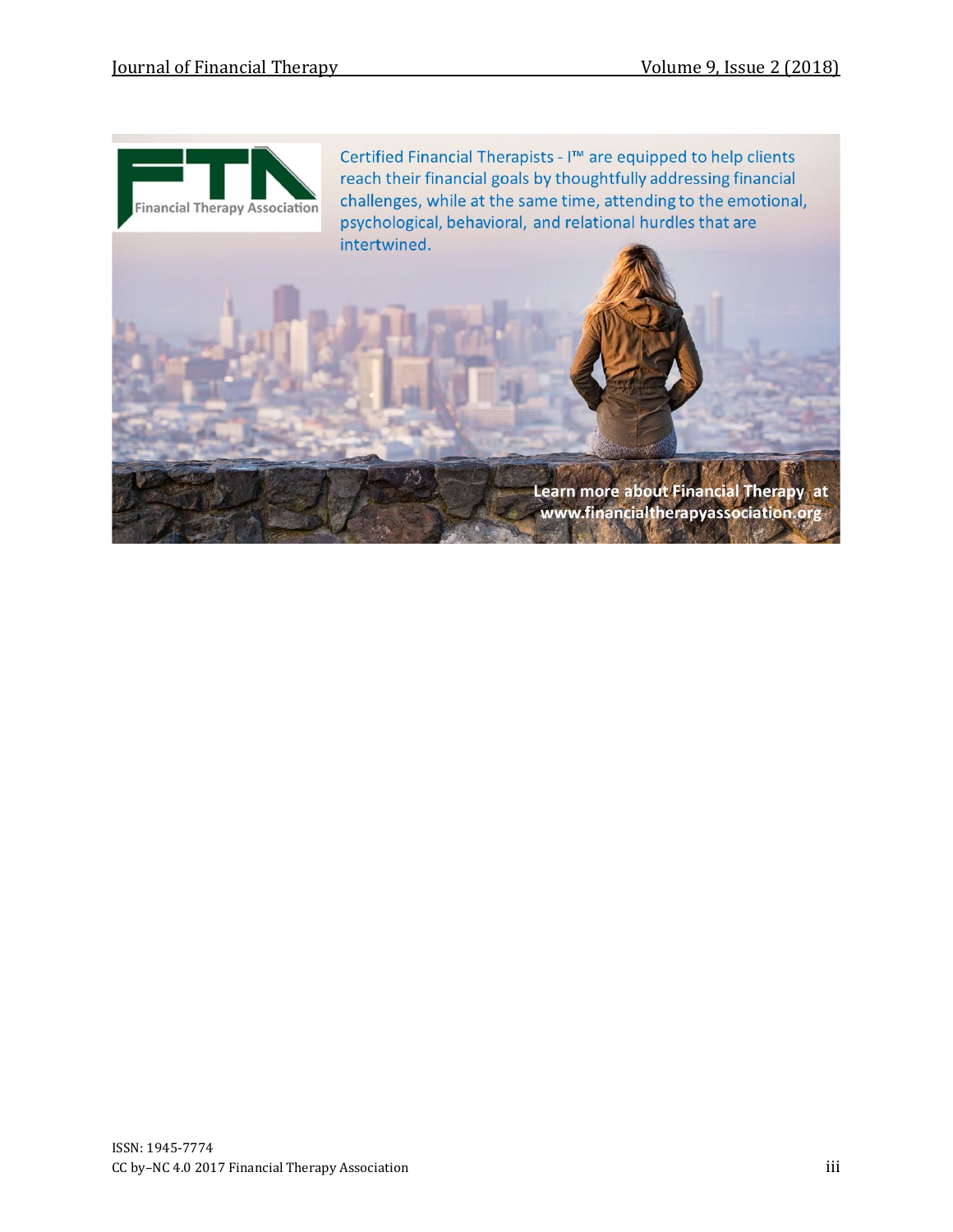## **Meet the Authors**

**Ed Coambs M.B.A., M.S.,** is a Certified Financial Planner™ and Licensed Marriage and Family Therapist in North Carolina. In his private therapy practice, he specializes in integrating financial therapy into the process of couples counseling. Ed is currently working towards a Ph.D. at Kansas State University. His research interests include interpersonal neurobiology, family systems, adverse childhood experiences and their combined impact on financial intimacy in intimate relationships. He additionally serves as a board member for the Financial Therapy Association where he contributes to the development of the Certified Financial Therapist™ certification.

**Eraj Ghafoori, Ph.D.,** is an organisational psychologist and a research adjunct at Monash University. In his current role as a behavioural economist at AustralianSuper, he is actively engaged in research focusing on improving confidence in retirement. Eraj has led the development of Retirement Confidence Index (RCI) - a holistic measure of predictors of confidence in retirement."

**E. Jeffrey Hill**, **Ph.D.**, is Camilla Eyring Kimball Professor of Family Life at Brigham Young University. His research examines the influence of family finances on marriage and family relationships, as well as finding harmony between paid work and family life. Dr. Hill obtained a doctorate in Family and Human Development at Utah State University and Masters of Organizational Behavior from the Marriott School of Management at Brigham Young University. Before coming to BYU he was a work and family subject matter expert at IBM. Dr. Hill has published seven books and more than 90 scholarly articles and book chapters.

**Timi Jorgensen, B.S.,** is currently pursuing a PhD in Financial Planning from the University of Georgia. She received her Bachelor's degree in Personal Financial Planning from Utah Valley University. She is passionate about creating avenues to bring financial planning to all people. Outside of her studies, Timi enjoys spending time with her husband, their two children, and their chocolate lab.

**Heather Kelley, M.S.,** completed her master's degree in the Marriage, Family, and Human Development at Brigham Young University in 2018. Her research interests include family finance, specifically couple finance and financial stress, as well as the influence of religion on family relationships. Heather graduated magna cum laude from Brigham Young University in 2016. She looks forward to continuing her education and hopes to begin a doctorate program in Fall 2019.

**Ashley LeBaron, M.S.,** is a doctoral student in the Family Studies and Human Development program at the University of Arizona. Her research focuses on family finance, specifically couple finance and financial socialization. Ashley was valedictorian for the College of Family, Home, and Social Sciences graduating class of 2016 at Brigham Young University, as well as the Utah Council on Family Relations graduate student of the year for 2018.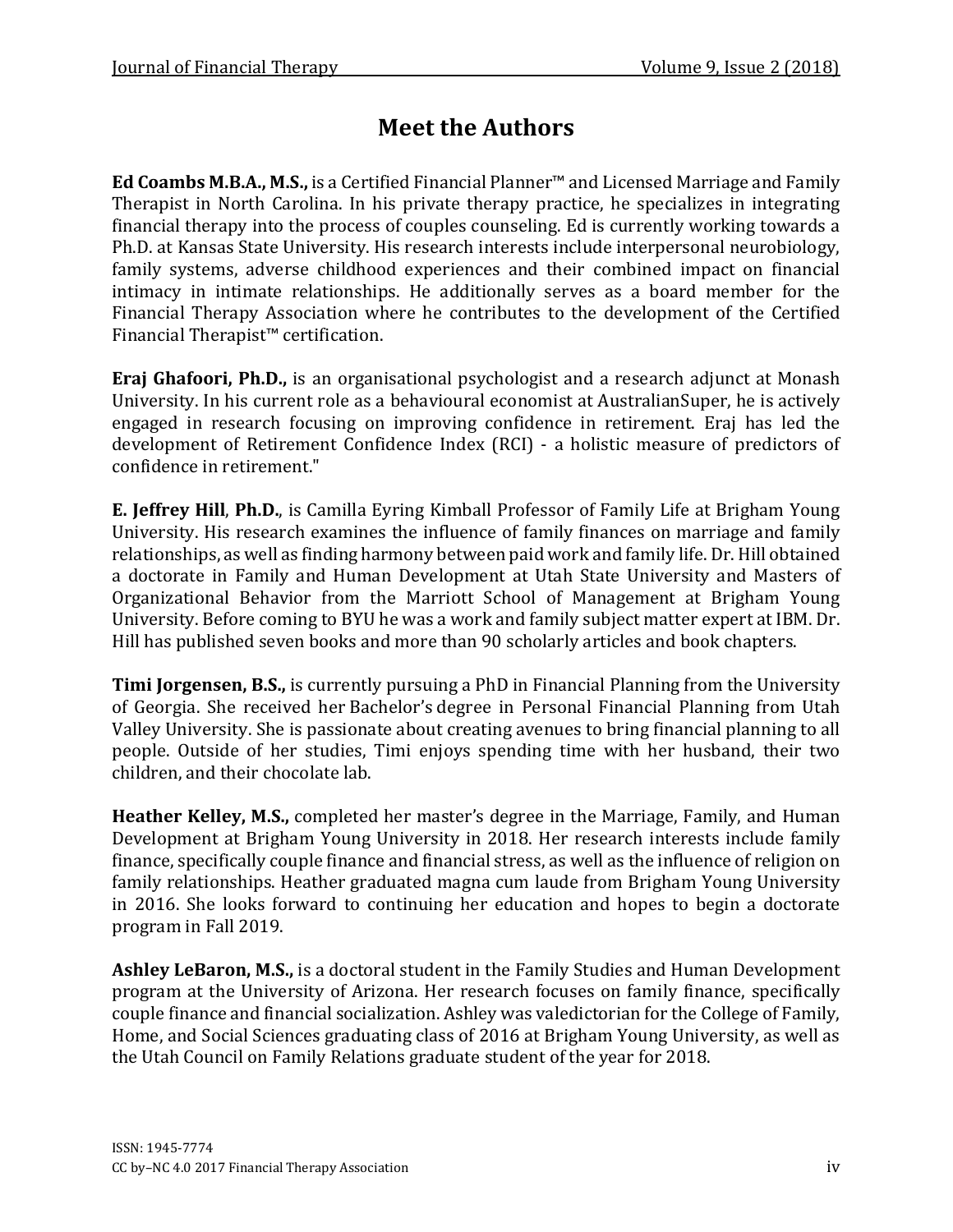**Loren Marks, Ph.D.,** is a professor in the School of Family Life at Brigham Young University where he has taught since 2015. For 13 previous years, he worked at LSU and held the Kathryn Norwood and Claude Fussell Alumni Professorship from 2009-2015. Loren has centered his research efforts on religion and families, and has published more than 100 articles or chapters, as well as the academic books *Sacred Matters* (2012) and *Religion and Families* (2017). His research has received national media attention from outlets including *The New York Times*, *The Washington Times, The Boston Globe,* and *The Wall Street Journal*.

**Simon Moss, Ph.D.,** is the Dean of Graduate Studies at Charles Darwin University and an Associate Professor in Psychology. His main research interests revolve around how the practices and characteristics of workplaces and governments affect the mental health and productivity of individuals. He is the author of 10 books, including *Emotional Intelligence: A Journey to the Source*, *Where Should I Work*, and *The Negative Side of Positive Thinking*.

**Christina Rosa-Holyoak** is a graduate student in Marriage and Family Therapy at Brigham Young University.

**D. Bruce Ross, Ph.D.,** serves as an Assistant Professor in the Family Sciences Department at the University of Kentucky. Dr. Ross teaches Family Sciences at the Masters level and Consumer Economics and Personal Finance at the undergraduate level. Dr. Ross' professional and research interests primarily focus on personal and family financial wellbeing. These interests are considered across a multitude of diverse populations and contextual issues. Dr. Ross serves as Treasurer, Business Development Chair, Conference Review Chair, and on the Executive Board of the Financial Therapy Association.

**Liam Smith, Ph.D.,** is the Director of BehaviourWorks Australia at Monash University, a unit he established at Monash's Sustainable Development Institute in 2011. Under Liam's Directorship, BehaviourWorks has grown to 18 staff who work in partnership with government and the private sector to design and deliver research and evidence-informed behaviour change programs to address a raft of social issues in health and safety, biosecurity, education, social inclusion, digital inclusion, retirement savings, energy, water, and pollution. He has published widely on behaviour and behaviour change including, in 2016, in the *Journal of Environmental Psychology, Environmental Science and Policy* and *Science Communication.*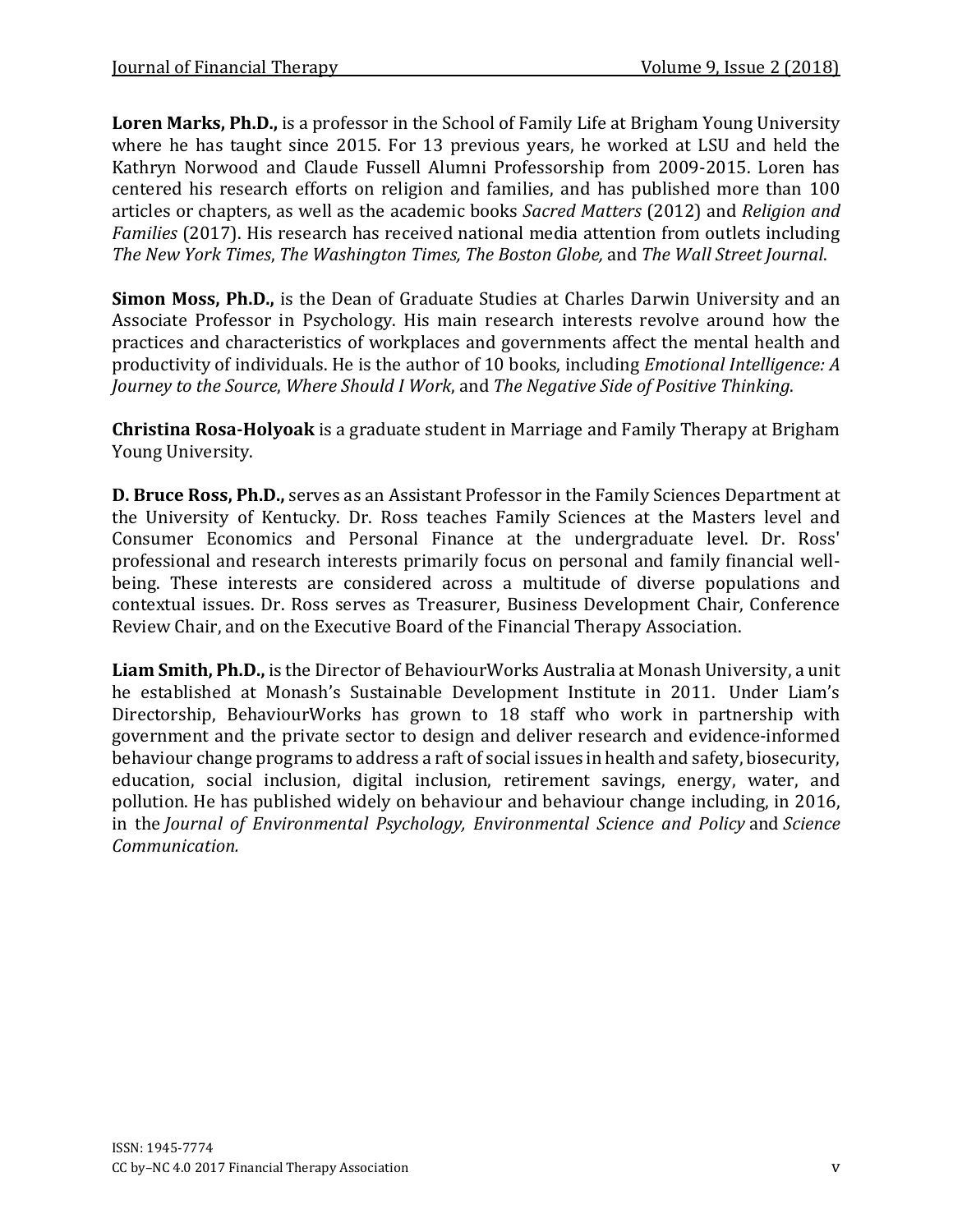# **Financial Therapy Network**

The following individuals have identified themselves as providing services that promote a vision of financial therapy. The Financial Therapy Association cannot guarantee the services of those listed in the FTA Network. For more information and to view these professionals' profiles, visit http://www.financialtherapyassociation.org.

| Maggie Baker, Ph.D.               | Judith Barr, M.S.             | April Benson, Ph.D.                     |
|-----------------------------------|-------------------------------|-----------------------------------------|
| Wynnewood, PA                     | Brookfield, CT                | Stopping Overshopping, LLC              |
|                                   |                               | New York, NY                            |
| Michelle Bohls, LMFT              | Lindsey Bryan Podvin          | <b>Susan Bross</b>                      |
| Austin, TX                        | <b>Grove Emotional Health</b> | Bross Money, LLC                        |
|                                   | Collaborative                 |                                         |
|                                   | Ann Arbor, MI                 |                                         |
| Kathleen Burns Kingsbury          | William Callahan              | Linda Case                              |
| <b>KBK</b> Wealth                 | Callahan Financial Planning   | Media, PA                               |
| Easton, MA                        | Omaha, NE                     |                                         |
| Eric Damman, Ph.D.                | Jennifer Dunkle, LPC          | Thomas Faupl, M.A.                      |
| New York, NY                      | Fort Collins, CO              | San Francisco, CA                       |
| Barbara Feinberg, M.S.            | Mary Gresham, Ph.D.           | Prudence Gourguechon                    |
| Cleveland Heights, OH             | Atlanta, GA                   | Chicago, IL                             |
| Judith Gruber, M.S.               | Shellee Henson, M.S., LMFTA   | Dave Jetson, M.S.                       |
| Brooklyn, NY                      | Dallas, TX                    | Jetson Counseling                       |
|                                   |                               | Rapid City, SD                          |
| Denise Kautzer                    | Rick Kahler, M.S., CFP®       | Debra Kaplan                            |
| St. Paul, MN                      | Kahler Financial              | Tucson, AZ                              |
|                                   | Rapid City, SD                |                                         |
| Maureen Kelley                    | Ed Kizer, M.S.                | Ted Klontz, Ph.D.                       |
| <b>MADRE</b>                      | Sage Counseling & Financial   | Klontz Consulting                       |
| Denver, CO                        | Asheville, NC                 | Nashville, TN                           |
| David Krueger, M.D.               | Colleen Lennon, LCSW          | Cecile Lyons, Ph.D.                     |
| <b>MentorPath</b>                 | Symmetry Counseling           | Santa Barbara, CA                       |
| Houston, TX                       | Chicago, IL                   |                                         |
| Anne Malec, Psy.D.                | Olivia Mellan, M.S.           | Jeff Metz, CFP®                         |
| Symmetry Counseling               | Mellan & Associates, Inc.     | <b>RTD Financial Advisors</b>           |
| Chicago, IL                       | Washington, D.C.              | Marlton, NJ                             |
| Robin Norris, LMFT                | Nicolle Osequeda, LMFT        | Danielle Ray, M.A., M.F.T.              |
| Windward Optimal Health           | Chicago, IL                   | <b>Integrative Financial Counseling</b> |
| Sterling, VA                      |                               | Oakland, CA                             |
| Jeffrey Shinal, LPC, LCPC         | Nikiya Spence, LCSW           | Stanley Teitelbaum, Ph.D.               |
| Lessburg, VA and Gaithersburg, MD | Lawrenceville, GA             | New York, NY                            |
| Marilyn Wechter, MSW              | Sade Younger, MSW, CFSW       |                                         |
| St. Louis, MO                     | The Financial Spa             |                                         |
|                                   | Fredericksburg, VA            |                                         |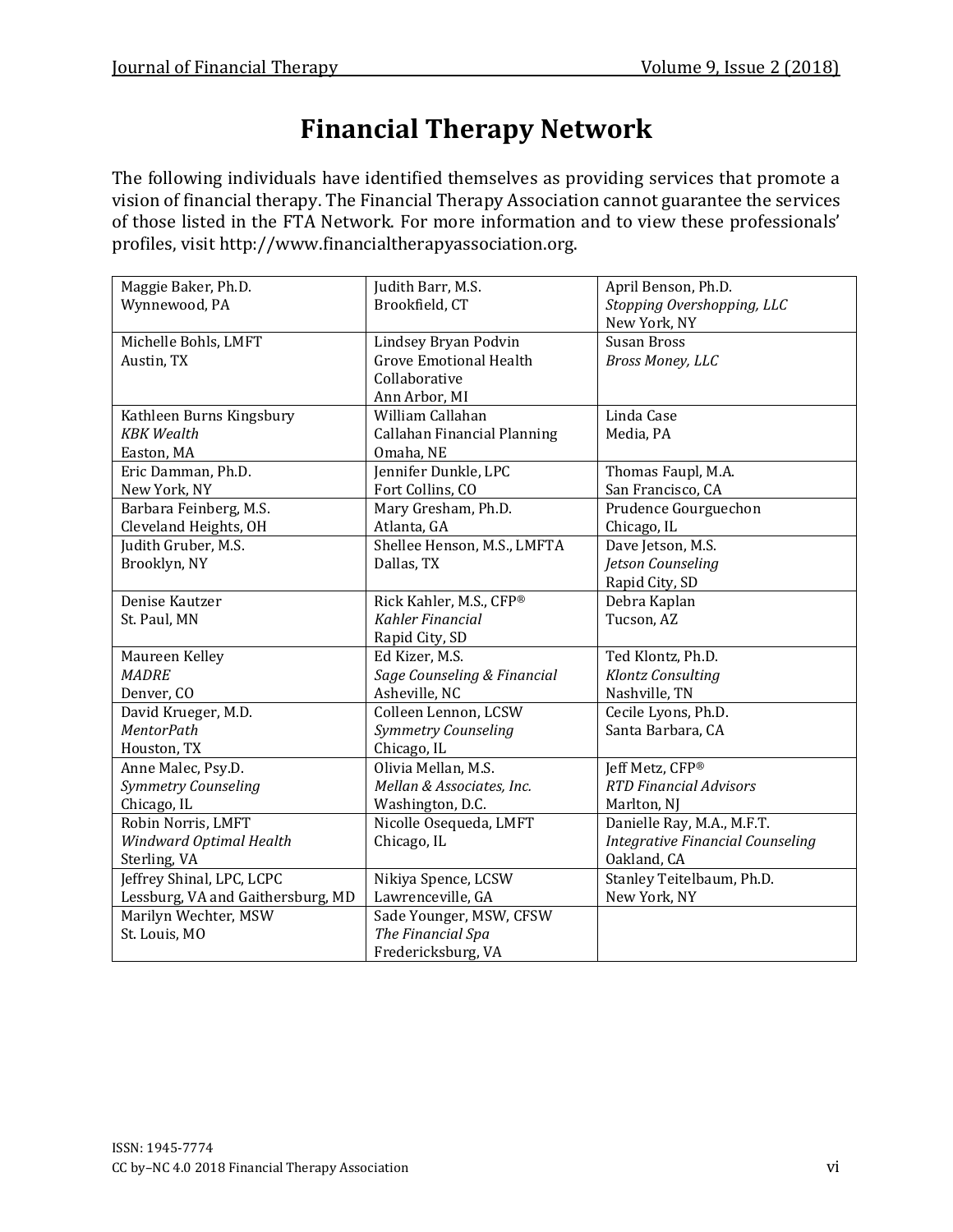Kristy L. Archuleta, University of Georgia Christina Glenn, Fort Hays State University

#### **Editor: Copyeditor:**

#### **Interim Associate Editors of Profile and Book Reviews:**

Jerard Adams & Timi Jorgensen, University of Georgia

| <b>Editorial Board:</b>       |                                          |                                   |
|-------------------------------|------------------------------------------|-----------------------------------|
| Sarah Asebedo, Ph.D., CFP®    | Laura Bonella, Ph.D.                     | Sonya Britt-Lutter, Ph.D., CFP®   |
| Texas Tech University         | Kansas State University                  | Kansas State University           |
| Eric J. Dammann, Ph.D.        | Saundra Davis, MSFP                      | Jeff Dew, Ph.D.                   |
| Psychoanalyst & Consultant    | <b>Sage Financial Solutions</b>          | Brigham Young University          |
| James M. Dodson, Psy.D.       | Jerry Gale, Ph.D., LMFT                  | Joseph Goetz, Ph.D. AFC®, CRC®    |
| Clarksville Behavioral Health | University of Georgia                    | University of Georgia             |
| John Grable, Ph.D., CFP®      | Clinton Gudmunson, Ph.D.                 | Douglas A. Hershey, Ph.D.         |
| University of Georgia         | Iowa State University                    | Oklahoma State University         |
| Soo-hyun Joo, Ph.D            | Richard S. Kahler, M.S., CFP®            | Brad Klontz, Psy.D., CFP®         |
| Ewha Womans University, Korea | Kahler Financial Group                   | Creighton University &            |
|                               |                                          | Financial Psychology Institute    |
| Joe W. Lowrance, Jr., Psy.D.  | Wm. Marty Martin, Psy.D.                 | Martin Seay, Ph.D. CFP®           |
| Lowrance Psychology           | DePaul University                        | Kansas State University           |
| Thomas Smith, Ph.D., LCSW     | Robert Van Beek                          | Neal Van Zutphen, M.S., CFP®, FBS |
| Florida State University      | About Life & Finance,<br>The Netherlands | Intrinsic Wealth Counsel, Inc.    |
|                               |                                          |                                   |
|                               |                                          |                                   |

**Mailing Address:** Kristy Archuleta Financial Planning, Housing & Consumer Economics 205 Dawson Hall 305 Sanford Drive University of Georgia Athens, GA 30602 Phone: (706)542-5263 E-mail: karchuleta@uga.edu Website: www.jftonline.org

**CC by-NC 4.0 2018** Financial Therapy Association.

**Postmaster:** Send address changes to Kristy Archuleta, Editor, Journal of Financial Therapy. 205 Dawson Hall, 305 Sanford Drive, University of Georgia, Athens, GA 30602

**Permissions:** Requests for permissions to make copies or to obtain copyright permissions should be directed to the Editor.

**Disclaimer:** The *Journal of Financial Therapy* is intended to present timely, accurate, and authoritative information. The editorial staff of the Journal is not engaged in providing counseling, therapy, investment, legal, accounting, financial, retirement, or other financial planning advice or service. Before implementing any recommendation presented in this Journal readers are encouraged to consult with a competent professional. While the information, data analysis methodology, and author recommendations have been reviewed through a peer evaluation process, some material presented in the Journal may be affected by changes in tax laws, court findings, or future interpretations of rules and regulations. As such, the accuracy and completeness of information, data, and opinions provided in the Journal are in no